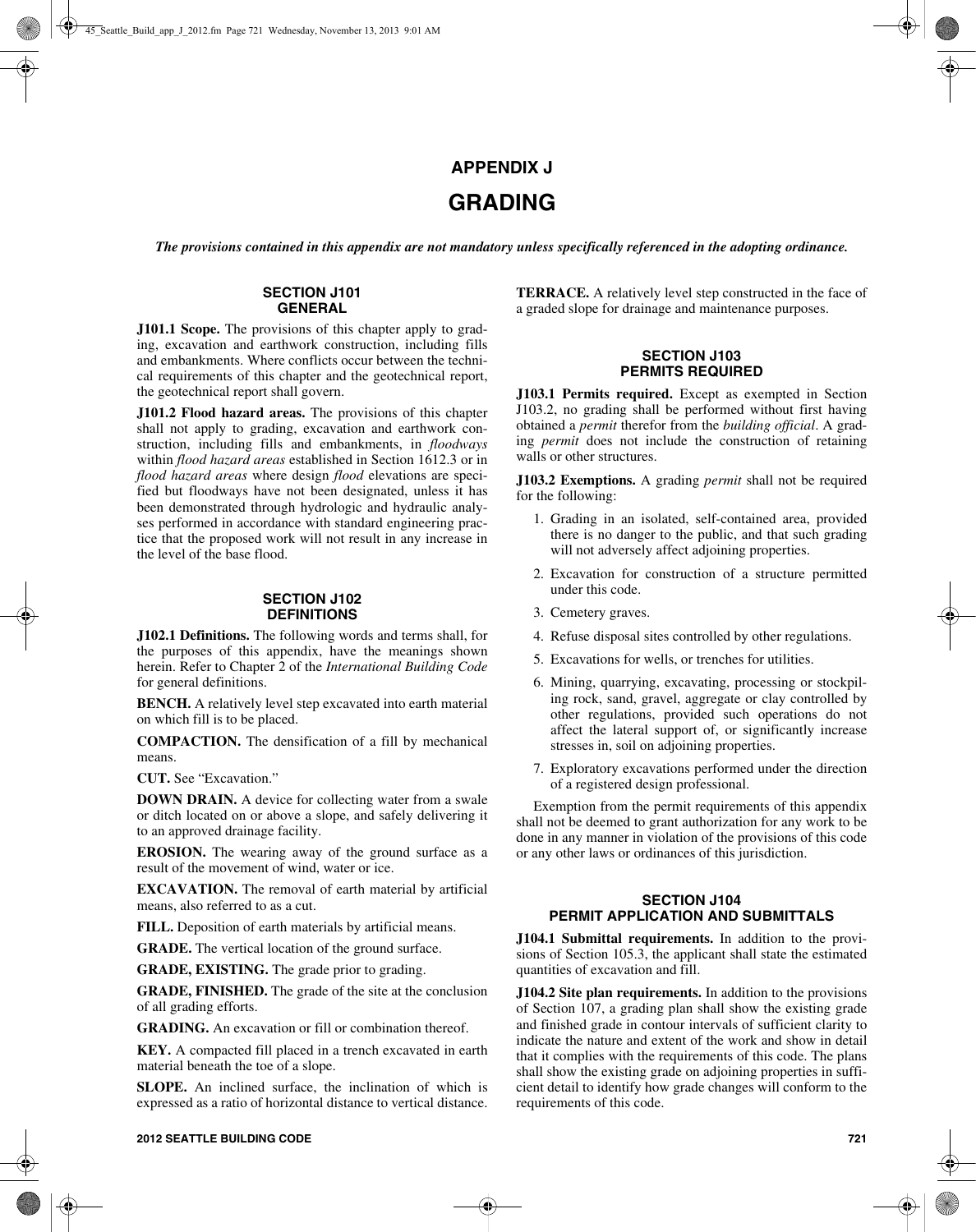**J104.3 Geotechnical report.** A geotechnical report prepared by a *registered design professional* shall be provided. The report shall contain at least the following:

- 1. The nature and distribution of existing soils;
- 2. Conclusions and recommendations for grading procedures;
- 3. Soil design criteria for any structures or embankments required to accomplish the proposed grading; and
- 4. Where necessary, slope stability studies, and recommendations and conclusions regarding site geology.

**Exception:** A geotechnical report is not required where the building code official determines that the nature of the work applied for is such that a report is not necessary.

**J104.4 Liquefaction study.** For sites with mapped maximum considered earthquake spectral response accelerations at short periods  $(S_s)$  greater than 0.5g as determined by Section 1613, a study of the liquefaction potential of the site shall be provided, and the recommendations incorporated in the plans.

**Exception:** A liquefaction study is not required where the building official determines from established local data that the liquefaction potential is low.

#### **SECTION J105 INSPECTIONS**

**J105.1 General.** Inspections shall be governed by Section 109 of this code.

**J105.2 Special inspections.** The special inspection requirements of Section 1705.6 shall apply to work performed under a grading permit where required by the *building official*.

### **SECTION J106 EXCAVATIONS**

**J106.1 Maximum slope.** The slope of cut surfaces shall be no steeper than is safe for the intended use, and shall be no steeper than two units horizontal to one unit vertical (50-percent slope) unless the owner or authorized agent furnishes a geotechnical report justifying a steeper slope.

#### **Exceptions:**

- 1. A cut surface shall be permitted to be at a slope of 1.5 units horizontal to one unit vertical (67-percent slope) provided that all of the following are met:
	- 1.1. It is not intended to support structures or surcharges.
	- 1.2. It is adequately protected against erosion.
	- 1.3. It is no more than 8 feet (2438 mm) in height.
	- 1.4. It is approved by the building code official.
	- 1.5. Ground water is not encountered.
- 2. A cut surface in bedrock shall be permitted to be at a slope of one unit horizontal to one unit vertical (100 percent slope).

## **SECTION J107 FILLS**

**J107.1 General.** Unless otherwise recommended in the geotechnical report, fills shall comply with the provisions of this section.

**J107.2 Surface preparation.** The ground surface shall be prepared to receive fill by removing vegetation, topsoil and other unsuitable materials, and scarifying the ground to provide a bond with the fill material.

**J107.3 Benching.** Where existing grade is at a slope steeper than five units horizontal to one unit vertical (20-percent slope) and the depth of the fill exceeds 5 feet (1524 mm) benching shall be provided in accordance with Figure J107.3. A key shall be provided which is at least 10 feet (3048 mm) in width and 2 feet (610 mm) in depth.

**J107.4 Fill material.** Fill material shall not include organic, frozen or other deleterious materials. No rock or similar irreducible material greater than 12 inches (305 mm) in any dimension shall be included in fills.

**J107.5 Compaction.** All fill material shall be compacted to 90 percent of maximum density as determined by ASTM D 1557, Modified Proctor, in lifts not exceeding 12 inches (305 mm) in depth.

**J107.6 Maximum slope.** The slope of fill surfaces shall be no steeper than is safe for the intended use. Fill slopes steeper than two units horizontal to one unit vertical (50-percent slope) shall be justified by a geotechnical report or engineering data.

## **SECTION J108 SETBACKS**

**J108.1 General.** Cut and fill slopes shall be set back from the property lines in accordance with this section. Setback dimensions shall be measured perpendicular to the property line and shall be as shown in Figure J108.1, unless substantiating data is submitted justifying reduced setbacks.

**J108.2 Top of slope.** The setback at the top of a cut slope shall not be less than that shown in Figure J108.1, or than is required to accommodate any required interceptor drains, whichever is greater.

**J108.3 Slope protection.** Where required to protect adjacent properties at the toe of a slope from adverse effects of the grading, additional protection, approved by the *building official*, shall be included. Such protection may include but shall not be limited to:

- 1. Setbacks greater than those required by Figure J108.1.
- 2. Provisions for retaining walls or similar construction.
- 3. Erosion protection of the fill slopes.
- 4. Provision for the control of surface waters.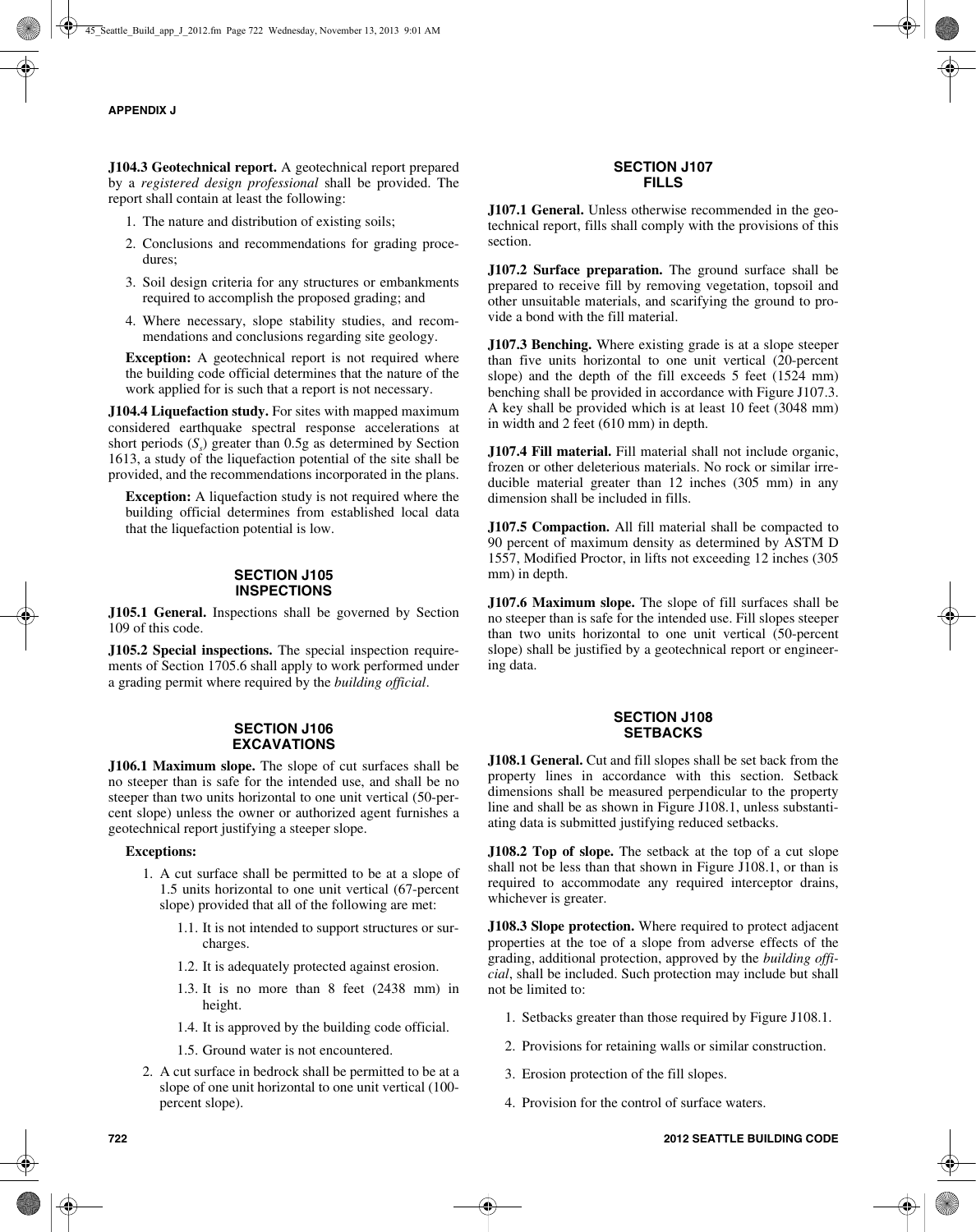

For SI: 1 foot = 304.8 mm.

**FIGURE J108.1 DRAINAGE DIMENSIONS**